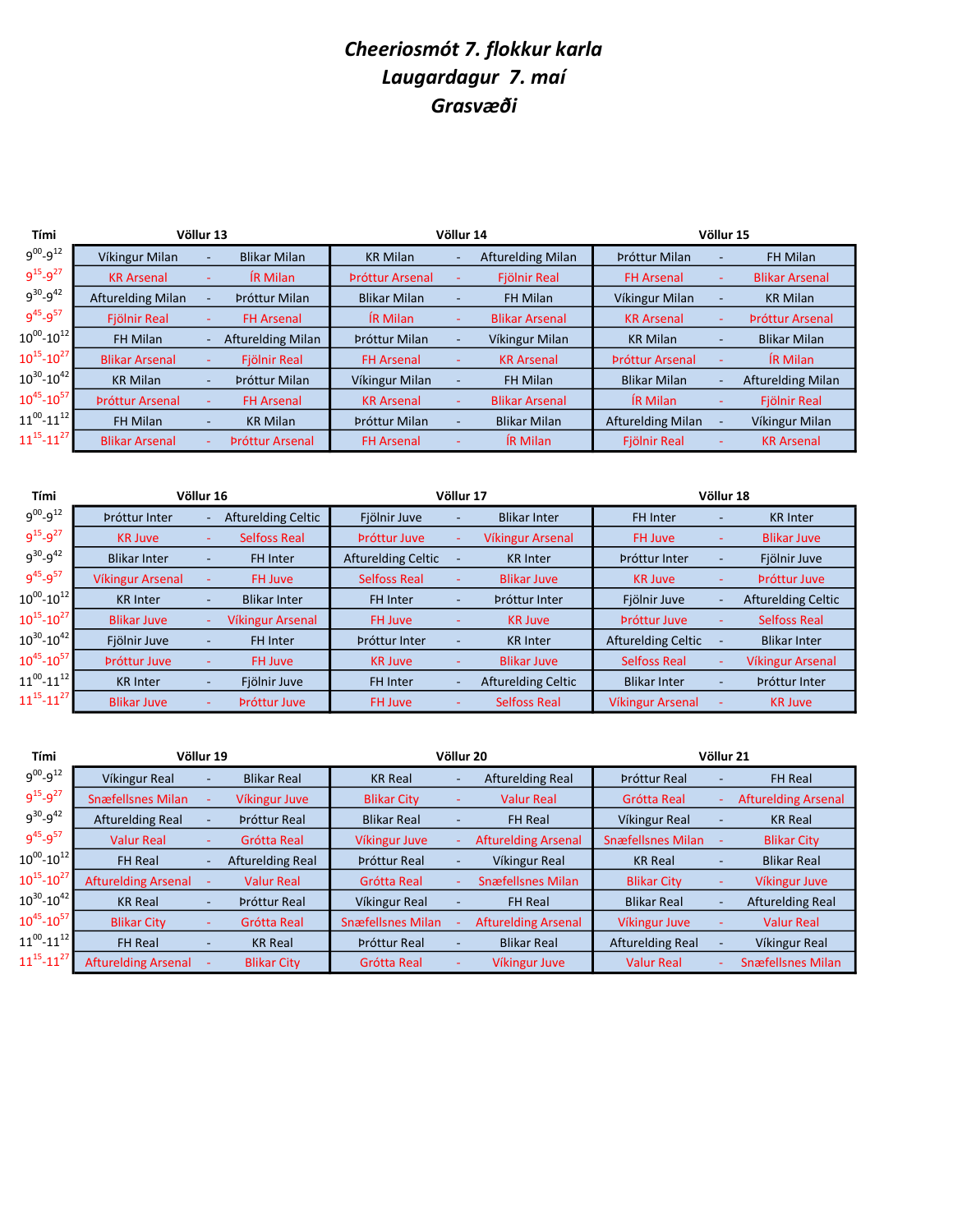## Cheeriosmót 7. flokkur karla Laugardagur 7. maí Grasvæði

| Tími                |                     | Völlur 13 |                          | Völlur 14                |   | Völlur 15           |                          |    |                     |
|---------------------|---------------------|-----------|--------------------------|--------------------------|---|---------------------|--------------------------|----|---------------------|
| $11^{30} - 11^{42}$ | <b>Próttur City</b> | ٠         | <b>IBV Real</b>          | Fjölnir Arsenal          |   | <b>IR Arsenal</b>   | <b>FH City</b>           |    | <b>KR City</b>      |
| $11^{45} - 11^{57}$ | Fjölnir City        |           | Tindastóll               | <b>Afturelding Inter</b> |   | <b>Valur Juve</b>   | <b>Selfoss Celtic</b>    |    | <b>IR Juve</b>      |
| $12^{00} - 12^{12}$ | <b>IR Arsenal</b>   | ٠         | <b>FH City</b>           | <b>IBV</b> Real          |   | <b>KR City</b>      | <b>Próttur City</b>      |    | Fjölnir Arsenal     |
| $12^{15} - 12^{27}$ | <b>Valur Juve</b>   | ٠         | <b>Selfoss Celtic</b>    | Tindastóll               |   | <b>IR Juve</b>      | <b>Fjölnir City</b>      | ÷  | Afturelding Inter   |
| $12^{30} - 12^{42}$ | <b>KR City</b>      | ٠         | <b>IR Arsenal</b>        | <b>FH City</b>           |   | <b>Próttur City</b> | Fjölnir Arsenal          |    | <b>IBV</b> Real     |
| $12^{45} - 12^{57}$ | <b>IR Juve</b>      | ٠         | <b>Valur Juve</b>        | <b>Selfoss Celtic</b>    | ٠ | <b>Fjölnir City</b> | <b>Afturelding Inter</b> |    | Tindastóll          |
| $13^{00} - 13^{12}$ | Fjölnir Arsenal     |           | <b>FH City</b>           | <b>Próttur City</b>      |   | <b>KR City</b>      | <b>IBV</b> Real          | ۰  | <b>IR Arsenal</b>   |
| $13^{15} - 13^{27}$ | Afturelding Inter   |           | <b>Selfoss Celtic</b>    | <b>Fjölnir City</b>      |   | <b>IR Juve</b>      | Tindastóll               | ÷  | Valur Juve          |
| $13^{30} - 13^{42}$ | <b>KR City</b>      | ٠         | Fjölnir Arsenal          | <b>FH City</b>           | ۰ | <b>IBV</b> Real     | <b>IR Arsenal</b>        | ٠. | <b>Próttur City</b> |
| $13^{45} - 13^{57}$ | <b>IR Juve</b>      |           | <b>Afturelding Inter</b> | <b>Selfoss Celtic</b>    |   | Tindastóll          | <b>Valur Juve</b>        |    | Fjölnir City        |

| Tími                |                     | Völlur 16                |                         | Völlur 17               |                          | Völlur 18               |                         |   |                         |
|---------------------|---------------------|--------------------------|-------------------------|-------------------------|--------------------------|-------------------------|-------------------------|---|-------------------------|
| $11^{30} - 11^{42}$ | Grótta Milan        | $\overline{\phantom{a}}$ | <b>ÍBV Milan</b>        | Fjölnir Milan           | ٠                        | <b>Valur Milan</b>      | Fram Milan              |   | Selfoss Milan           |
| $11^{45} - 11^{57}$ | <b>Próttur PSG</b>  |                          | <b>Snæfellsnes Real</b> | <b>FH PSG</b>           |                          | <b>Blikar PSG</b>       | <b>KR PSG</b>           |   | <b>Fram Arsenal</b>     |
| $12^{00} - 12^{12}$ | <b>Valur Milan</b>  | $\overline{\phantom{a}}$ | Fram Milan              | <b>IBV Milan</b>        | $\overline{\phantom{a}}$ | Selfoss Milan           | Grótta Milan            |   | Fjölnir Milan           |
| $12^{15} - 12^{27}$ | <b>Blikar PSG</b>   |                          | <b>KR PSG</b>           | <b>Snæfellsnes Real</b> |                          | <b>Fram Arsenal</b>     | <b>Próttur PSG</b>      |   | <b>FH PSG</b>           |
| $12^{30} - 12^{42}$ | Selfoss Milan       | $\overline{\phantom{a}}$ | <b>Valur Milan</b>      | Fram Milan              | ٠                        | Grótta Milan            | Fjölnir Milan           | ٠ | <b>IBV Milan</b>        |
| $12^{45} - 12^{57}$ | <b>Fram Arsenal</b> |                          | <b>Blikar PSG</b>       | <b>KR PSG</b>           |                          | <b>Próttur PSG</b>      | <b>FH PSG</b>           |   | <b>Snæfellsnes Real</b> |
| $13^{00} - 13^{12}$ | Fjölnir Milan       | $\overline{\phantom{a}}$ | Fram Milan              | Grótta Milan            |                          | Selfoss Milan           | <b>IBV Milan</b>        |   | <b>Valur Milan</b>      |
| $13^{15} - 13^{27}$ | FH PSG              | $\sim$                   | <b>KR PSG</b>           | <b>Próttur PSG</b>      |                          | <b>Fram Arsenal</b>     | <b>Snæfellsnes Real</b> |   | <b>Blikar PSG</b>       |
| $13^{30} - 13^{42}$ | Selfoss Milan       |                          | Fjölnir Milan           | Fram Milan              | ۰.                       | <b>IBV Milan</b>        | <b>Valur Milan</b>      |   | Grótta Milan            |
| $13^{45} - 13^{57}$ | <b>Fram Arsenal</b> |                          | FH PSG                  | <b>KR PSG</b>           |                          | <b>Snæfellsnes Real</b> | <b>Blikar PSG</b>       |   | <b>Próttur PSG</b>      |

| Tími                |                       | Völlur 19 |                         |                         | Völlur 20 |                       |                         |   | Völlur 21             |  |  |  |
|---------------------|-----------------------|-----------|-------------------------|-------------------------|-----------|-----------------------|-------------------------|---|-----------------------|--|--|--|
| $11^{30} - 11^{42}$ | Fjölnir Celtic        | ٠         | <b>Valur Arsenal</b>    | Víkingur City           |           | <b>ÍBy Arsenal</b>    | <b>Afturelding City</b> |   | Selfoss Juve          |  |  |  |
| $11^{45} - 11^{57}$ | <b>Próttur United</b> |           | Grótta Juve             | <b>FH United</b>        |           | <b>IBV Juve</b>       | Fram Juve               |   | <b>Selfoss City</b>   |  |  |  |
| $12^{00} - 12^{12}$ | <b>IBy Arsenal</b>    | ٠         | <b>Afturelding City</b> | <b>Valur Arsenal</b>    |           | Selfoss Juve          | Fjölnir Celtic          |   | Víkingur City         |  |  |  |
| $12^{15} - 12^{27}$ | <b>IBV Juve</b>       |           | Fram Juve               | Grótta Juve             |           | <b>Selfoss City</b>   | <b>Próttur United</b>   |   | <b>FH United</b>      |  |  |  |
| $12^{30} - 12^{42}$ | Selfoss Juve          | ٠         | <b>IBy Arsenal</b>      | <b>Afturelding City</b> |           | Fjölnir Celtic        | Víkingur City           |   | <b>Valur Arsenal</b>  |  |  |  |
| $12^{45} - 12^{57}$ | <b>Selfoss City</b>   |           | <b>IBV Juve</b>         | Fram Juve               |           | <b>Próttur United</b> | <b>FH United</b>        |   | Grótta Juve           |  |  |  |
| $13^{00} - 13^{12}$ | Víkingur City         | ۰         | <b>Afturelding City</b> | Fjölnir Celtic          |           | Selfoss Juve          | <b>Valur Arsenal</b>    |   | <b>ÍBy Arsenal</b>    |  |  |  |
| $13^{15} - 13^{27}$ | <b>FH United</b>      |           | Fram Juve               | <b>Próttur United</b>   |           | <b>Selfoss City</b>   | Grótta Juve             |   | <b>IBV Juve</b>       |  |  |  |
| $13^{30} - 13^{42}$ | Selfoss Juve          | ٠         | Víkingur City           | <b>Afturelding City</b> |           | <b>Valur Arsenal</b>  | <b>ÍBy Arsenal</b>      |   | Fjölnir Celtic        |  |  |  |
| $13^{45} - 13^{57}$ | <b>Selfoss City</b>   |           | <b>FH United</b>        | Fram Juve               |           | Grótta Juve           | <b>IBV Juve</b>         | ٠ | <b>Próttur United</b> |  |  |  |